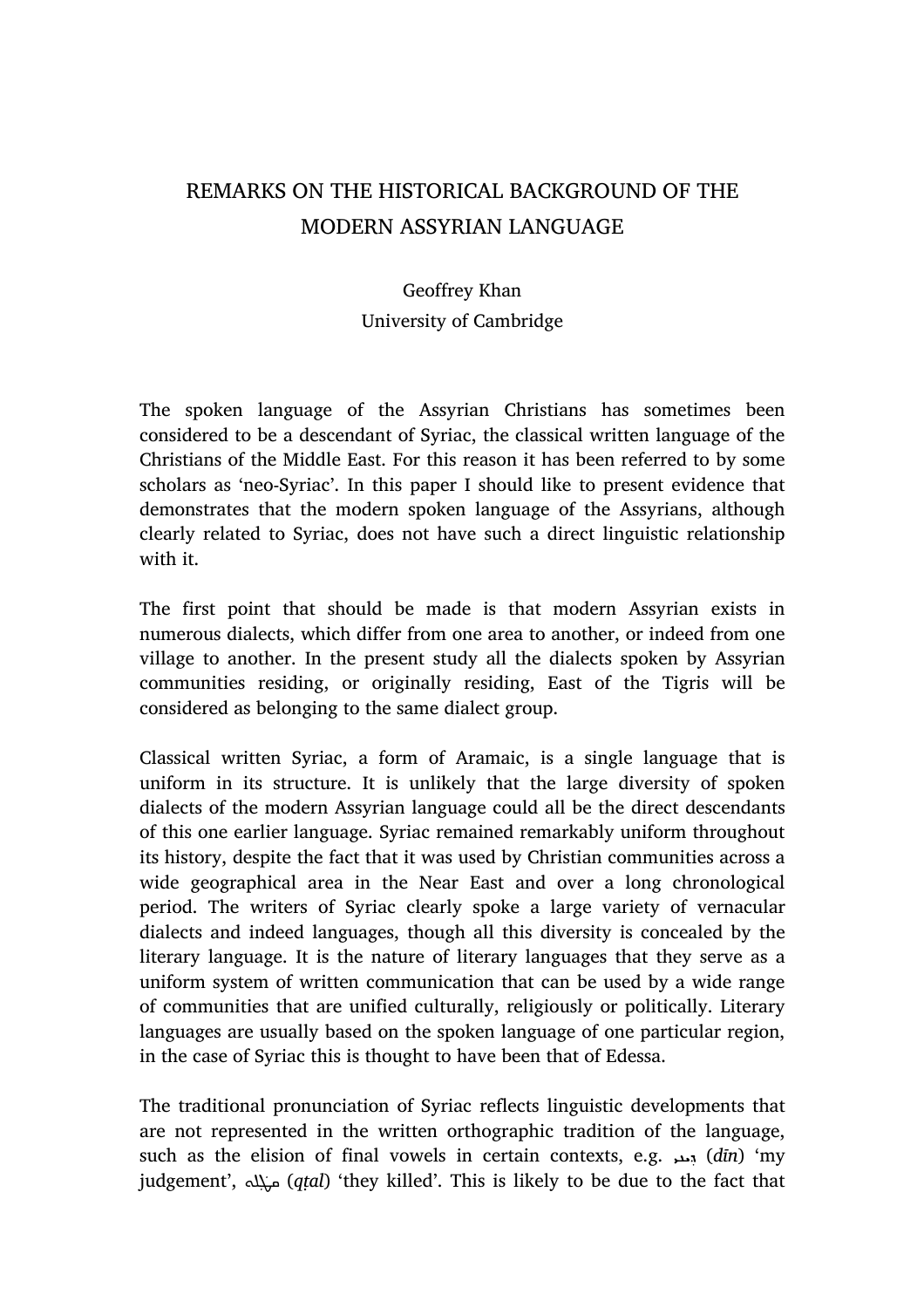the reading tradition is a closer representation of the vernacular than the orthographic tradition. Moreover, the reading tradition of Syriac exhibits regional differences, in that the western tradition of the Jacobite church is distinct from that of the eastern tradition of the Church of the East. These pronunciation traditions exhibit features that are distinctive of the modern western and eastern spoken dialects respectively, so they are likely to have had their origin in the regional vernaculars of the first millennium. One of the distinctive features, for example, is the pronunciation of an original long  $\bar{a}$  vowel. In the western Jacobite tradition this was pronounced as a mid rounded vowel ō whereas the eastern tradition preserved the unrounded quality ā. Likewise the western vernacular dialects spoken today in Syria have the rounded vowel  $\bar{o}$  whereas most of the modern eastern dialects, spoken East of the Tigris, have the unrounded vowel  $\bar{a}$ . However, these differences in pronunciation traditions of Syriac, although apparently having their roots in the regional spoken dialects, came to be associated with the denomination of the church that a community belonged to, irrespective of the local vernacular. Examples of this can be found in the way that literary Syriac is pronounced in the Christian communities of modern Iraq. All surviving vernacular dialects in Iraq have the unrounded a vowel as a reflex of an original long  $*\bar{a}$ . Some villages on the Mosul plain joined the Jacobite church around the 7<sup>th</sup> century, such as Qaraqosh. In Qaraqosh today the Syriac that is used in the liturgy is recited with the western type pronunciation with o for original long  $*\bar{a}$ , whereas the reflex of this vowel is unrounded  $\bar{a}$  in the local spoken Assyrian dialect.

Certain features of the grammatical structure of modern Assyrian that differ from what is found in literary Syriac can be traced back many centuries. In several dialects spoken today, for example, verbal forms have a prefixed particle with the form  $k$ - or variants of this, such as  $ki$ - and  $\check{c}i$ -, e.g. Urmi či-garšax 'we pull'. This particle does not exist in literary Syriac. It is not, however, a recent development in the spoken dialects. The scholar Bar Hebraeus, writing in the  $13<sup>th</sup>$  century, reports the occurrence of this particle (with the form ka-) in the speech of Eastern Christians (Moberg 1922: 205; 1907: 30; Heinrichs 2002 :249). It can be equated with the particle  $qa$ - which is attested in texts datable to the first millennium A.D. in Jewish Babylonian Aramaic and Mandaic, which are Aramaic dialects related to Syriac

Evidence for the existence of a spoken language that differs from literary Syriac but exhibits distinctive features of modern Assyrian can be found in other medieval texts. One source is an Arabic materia medica work that was composed in Spain in the early eleventh century, al-Kitāb al-Musta<sup>c</sup>īnī by Ibn Baklarish. In this work the Arabic names of medicinal elements are listed together with the corresponding terms in a variety of other languages in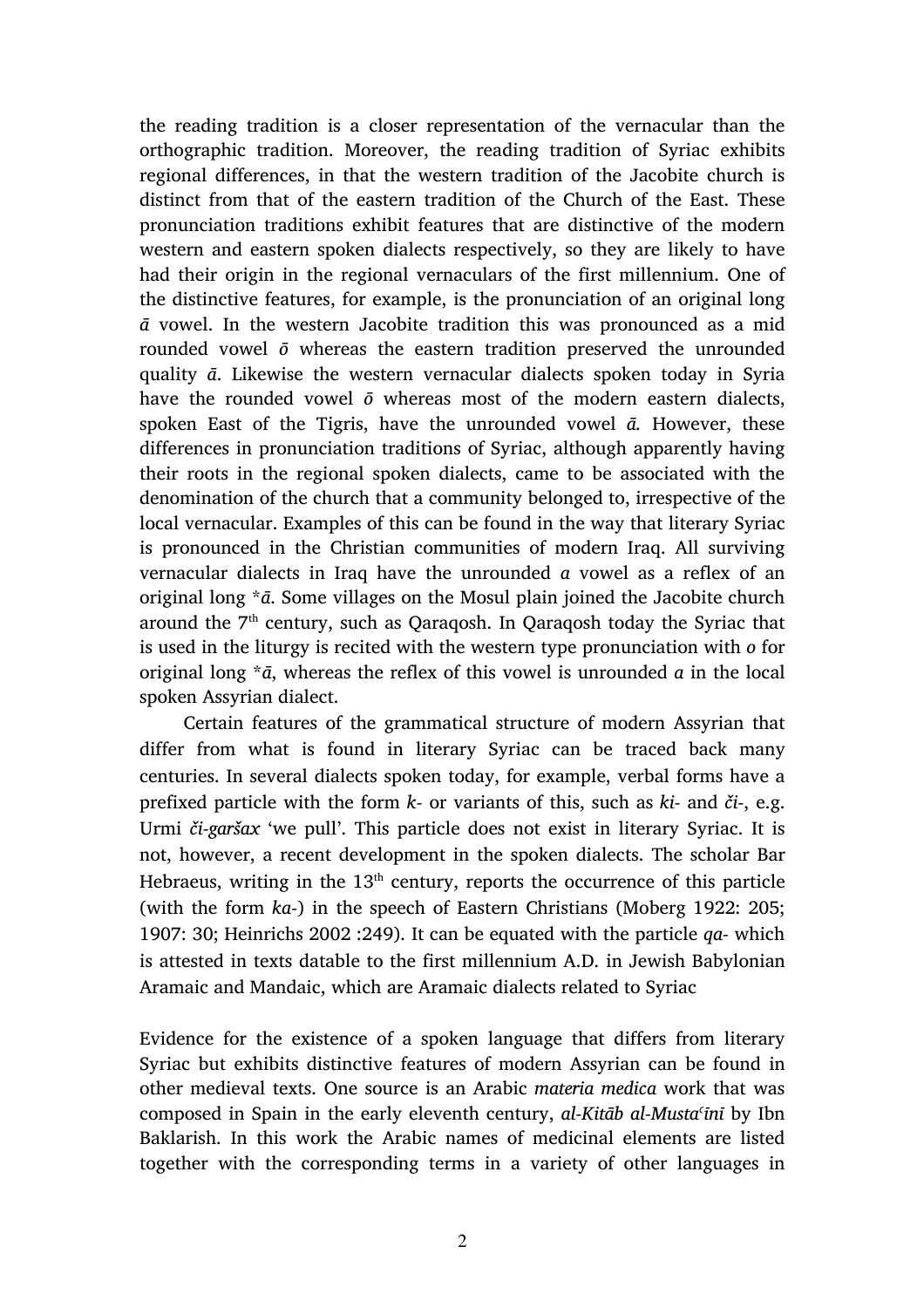Arabic transcription, including what the author designates as al-suryāniyya, which one would assume would be 'Syriac'. What is fascinating, however, is that many of these words in al-suryāniyya are not at all classical Syriac, but correspond to the form that one finds in the modern spoken Assyrian dialects.<sup>1</sup> In the following extract, for example, the word for 'woman' in al-suryāniyya is said to be baxta, which is a lexical hallmark of the Assyrian dialects spoken east of the Tigris:

Ibn Baklarish, al-Kitāb al-Musta<sup>c</sup>īnī (MS Arcadia library 11<sup>th</sup> century):

لبن النسا : ... يعرف النسا ... بالسريانية بختة

 $\overline{a}$ 

'The milk of women: 'Women' in suryāniyya is baxta'

In a number of words in Ibn Baklarish's text an original final long  $-\bar{a}$  is represented in the transcription by  $t\bar{a}'$  marbūta, which reflects the shortening of the vowel. The shortening of final vowels is a feature of the spoken Assyrian vernaculars. It is conditioned by the incidence of stress on the penultimate rather than on the final syllable. The source of this set of words, therefore, can be identified as spoken vernacular rather than the literary Syriac language, e.g. سُسنة ('mare' = Syriac: مجمعة  $s\bar u$ stā, Modern Assyrian susta). Note also the shortening of the original long medial  $\bar{a}$  vowel in a closed syllable that is reflected in the transcription  $\geq$  she ass' = Syriac:  $\kappa$ ه the modern spoken dialects, in which which with which the word has the form xmarta. The ḍamma vowel after the mīm in the transcription may reflect the further raising and attenuation of this vowel that is attested in several dialects (*xmarta*  $\lt$  *xmarta*).

The explanation for the appearance of such features of the spoken dialects in this text must be that the author Ibn Baklarish or at least the author of one of his sources gathered these vernacular forms by 'fieldwork' during the Middle Ages among the Christian communities east of the Tigris, or from speakers originating in that region.

In Modern Assyrian the past verb is inflected by a series of suffixes that contain the preposition l-, e.g. grišle 'he pulled', grišli 'I pulled', qimle 'he arose', qimli 'I arose'. In literary Syriac, by contrast, the past is normally expressed by a different form of verb, which has a different set of suffixes, e.g.قيدة , مَتَمّ بَتْعِة , كذبت . The use of inflectional endings with the preposition ׇ֦ׅ֚֘֡֡֡֡֡֡֡֝ ŗ ŗ l- on past verbs is already attested in Aramaic documents from the Achaemenid period datable to the  $5<sup>th</sup>$  century B.C., e.g.

<sup>1</sup> See G. Khan, 'Remarks on the transcriptions of Syriac Words in *Kit*ā*b al-Musta`*ī*n*ī of Ibn Baklarish (According to the Arcadian Library MS)' in C. Burnett (ed.), *Proceedings of the Ibn Baklarish Symposium*, London, 2007.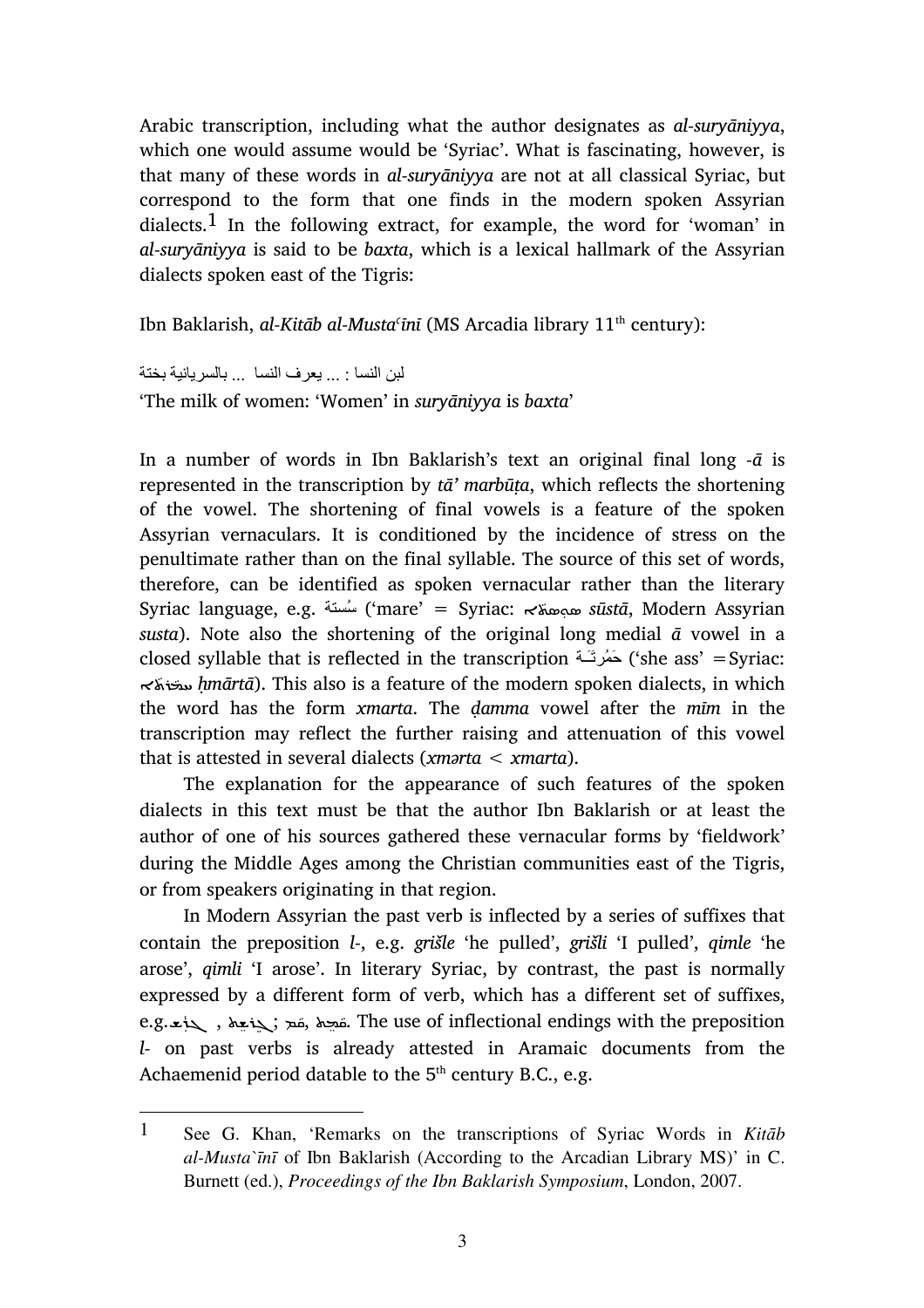## wk'n tnh kn šmy' ly kzy pqydy' zy bthtyt' bšwzy' mtnshn

'And here now thus I have heard, that the officers who are in Lower Egypt are active in the revolt' (Driver 1954, VII:3-4)

This verbal form is in origin a passive construction consisting of a passive participle and an agentive phrase (It has been heard by me  $= I$  have heard it). More examples of this passive type construction are occasionally found in later forms of Aramaic datable to the first millennium A.D. such as Mandaic (Nöldeke 1875 §263, Macuch 1965 §287d) and Babylonian Talmudic Aramaic (Schlesinger 1928 §30). The construction is sporadically attested also in Syriac (Nöldeke 1898 §279, Muraoka 1987 §69), e.g. حلاته المحمد المجموع وينبو المجموع التي ت 'Have you read the books?' (Nöldeke §279). In all these types of Aramaic, however, the past is far more frequently expressed by the active verbal form qṭal. The passive type forms are likely to be reflections of the contemporary spoken vernacular that have infiltrated the standard literary language.

It has generally been assumed that the passive type of past verbal form with the inflectional suffixes containing the presposition *l*- entered Aramaic in the Achaemenid period under the influence of Old Persian, which contain similar passive constructions.2 However, there are some features of the examples of this construction surviving in Syriac that suggest that it developed with a life of its own in the spoken language. In Old Persian and later Iranian languages, for example, the passive type construction is restricted to transitive verbs. In spoken Modern Assyrian, however, it has been extended also to past intransitive expressions, e.g. qimle 'He arose'. In such cases it is not appropriate to refer to it as a passive in the proper sense of the word. This is attested already in classical Syriac texts, e.g.  $\omega$   $\Delta$   $\omega$  'He arose' (Nöldeke 1898, §279). Such an example should be regarded as the occurrence of a spoken vernacular form 'by mistake' in the literary language. It reflects the existence at an earlier period of this vernacular feature, which is generally disguised by the literary language.

 $\overline{a}$ 

 $2$  For details see G. Khan (2004).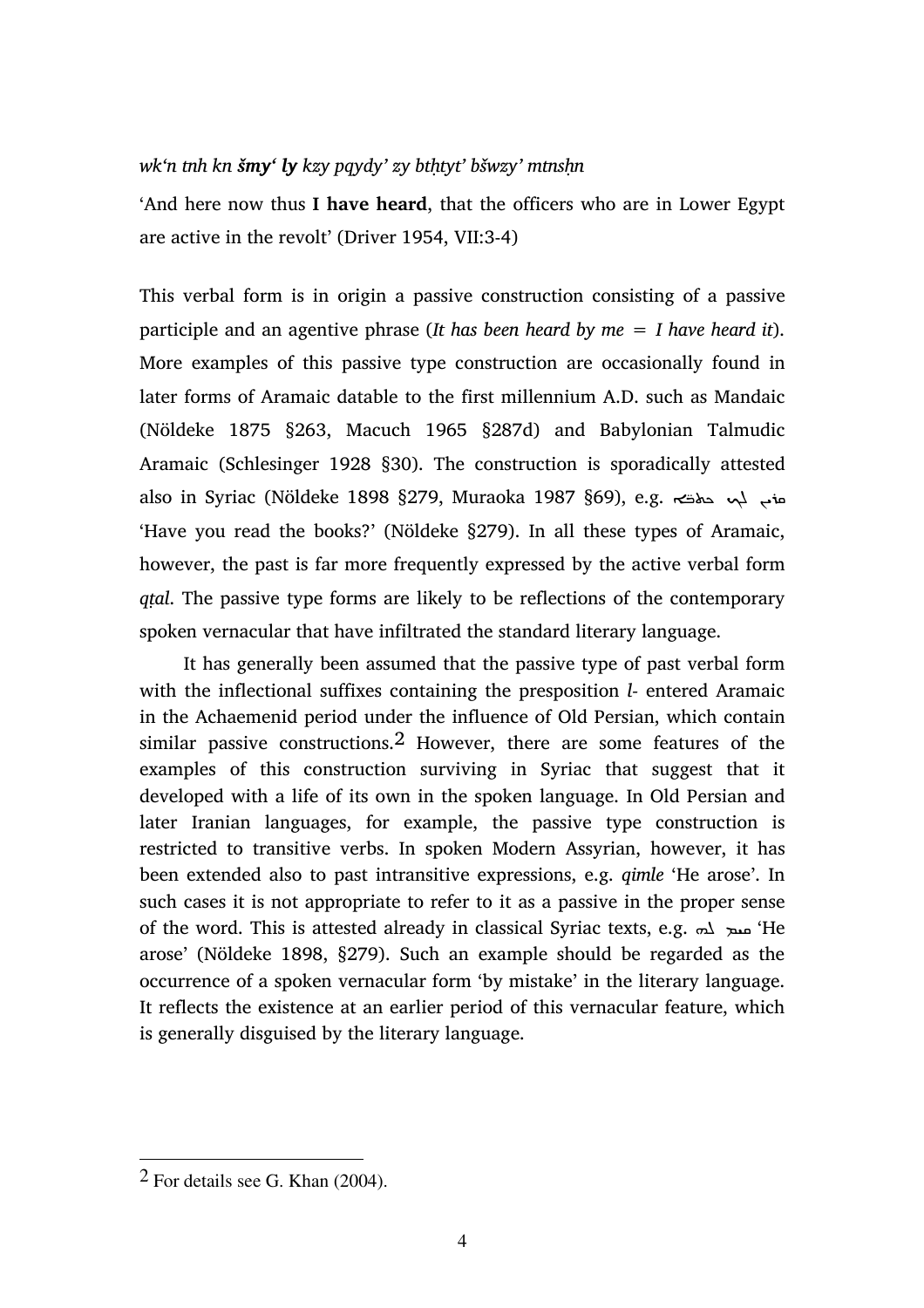Another indication of the early roots of the modern spoken dialects and their independence from Syriac is the fact that they have preserved some words from antiquity that are not found in the classical literary Syriac language. These include words from Akkadian, which are for the most part connected with agriculture. These include the word miššara 'rice paddy field', which is used in the dialect of numerous modern Assyrian villages. This is a direct descendent of the Akkadian work  $mu\bar{s}$  Several other such cases can be found in the dialect of Qaraqosh. In that dialect, for example, the word baxšimə denotes a storeroom (for grain) in the roof of a house. It is reasonably certain that this is a descendant of the Akkkadian term bit hašīmi 'barn, storehouse'.<sup>4</sup> Another possible example in this dialect is raxisa 'pile of straw (usually barley)', which could well be related to Akkadian rahīșu 'pile of harvest produce (especially straw).'5

Some grammatical features that are found in the modern Assyrian dialects are typologically more archaic than the corresponding features in classical Syriac. In the dialect of Qaraqosh, for example, the infinitive of all verbal stems does not have an initial  $m<sub>z</sub>$ , by contrast with Syriac infinitives, which have acquired this prefix by analogy with the participles:6

|                                                    | Qaraqosh            | Syriac |
|----------------------------------------------------|---------------------|--------|
| Pa <sup>cc</sup> el present (participle)           | mqatəl              | محفى   |
| Pa <sup>cc</sup> el infinitive                     | <sup>2</sup> aqtola | مخبهيب |
| 'Aph'el present (participle)                       | magtəl              | ضبلد   |
| <sup>2</sup> Aph <sup><i>c</i></sup> el infinitive | <sup>2</sup> aqtola |        |

In sum, the evidence adduced above demonstrates that the dialects of Modern Assyrian are unlikely to be direct descendants of the literary Syriac language, although they are undoubtedly related to it. Rather they existed side-by-side with it for centuries. Some of the features of the modern spoken dialects that

 $\overline{a}$ 

<sup>3</sup> See Krotkoff (1985: 124-126).

<sup>4</sup> *CAD* vol. 6, p.141; *AH*, vol. 1, p.334.

<sup>5</sup> Salonen (1968: 274), *AH*, vol. 2, p.943.

<sup>6</sup> See Khan (2002: 12)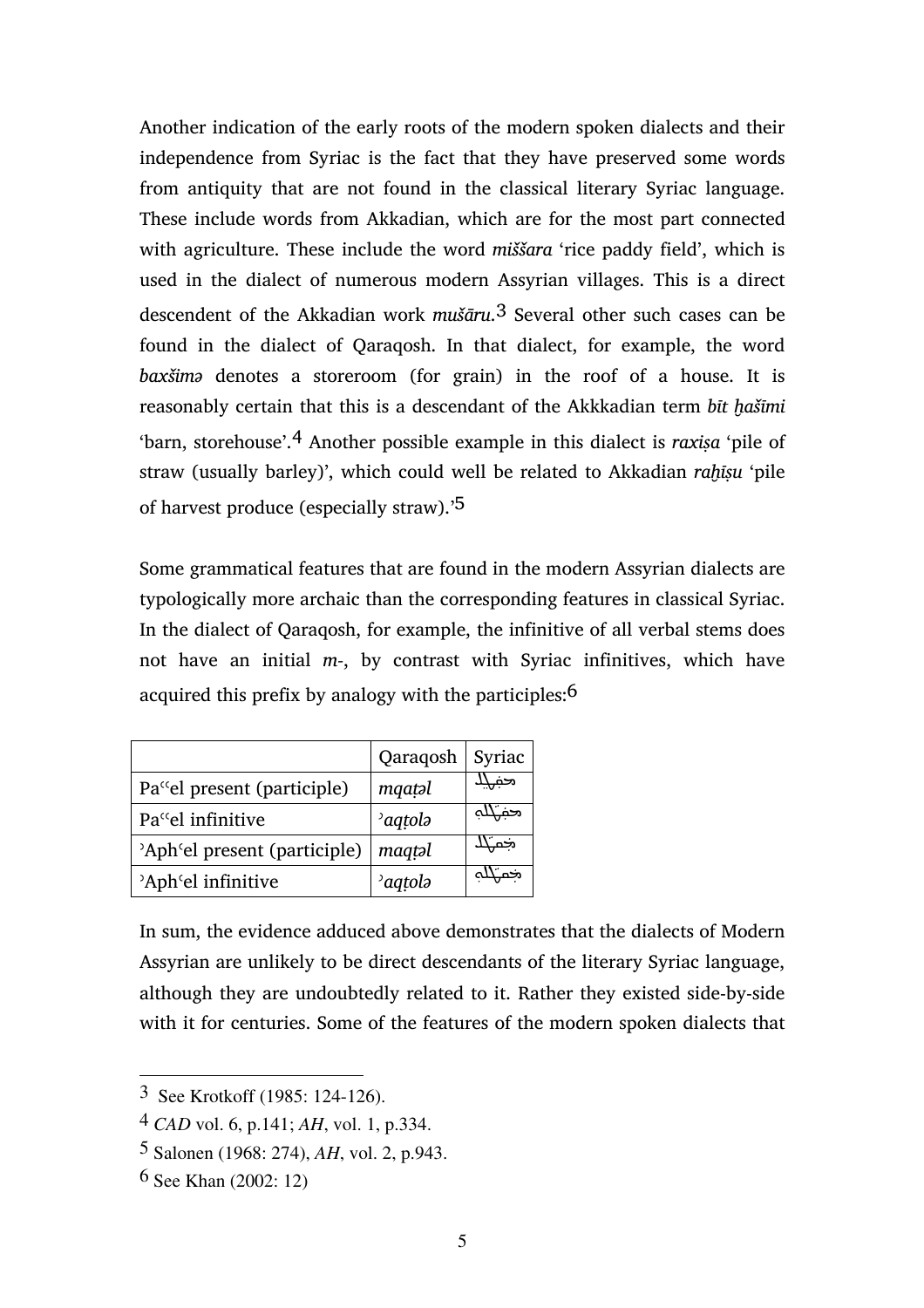differ from literary Syriac can be shown to have emerged at a much earlier period by the fact that they occasionally surface in written texts by a process of linguistic interference. Some features of morphology, moreover, are typologically more archaic than the corresponding features in Syriac. Likewise, some lexical items of the modern dialects are not attested in Syriac but have roots that can be traced to antiquity in the Akkadian language.

## **REFERENCES**

- AH = W. Von Soden, Akkadisches Handwörterbuch.
- $CAD = The Assyrian Dictionary of the Oriental Institute of Chicago.$
- Driver, G.R., 1954, Aramaic Documents of the Fifth Century B.C., Oxford.
- G. Khan, 'Remarks on the transcriptions of Syriac Words in Kitāb al-Musta`īnī of Ibn Baklarish (According to the Arcadian Library MS)' in C. Burnett (ed.), Proceedings of the Ibn Baklarish Symposium, London, 2007.
- Heinrichs, W., 2002, 'Peculiarities of the verbal system of Senāya within the framework of North Eastern Neo-Aramaic (NENA)', "Sprich doch mit deinen Knechten aramäisch, wir verstehen es!" 60 Beiträge zur Semitistik. Festschrift für Otto Jastrow zum 60. Geburtsag, Wiesbaden, pp.238-268.

Khan, G., 2002, The Neo-Aramaic Dialect of Qaraqosh, Leiden.

Khan, G., 2004, 'Aramaic and the impact of languages in contact with it through the ages', in P. Bádenas de la Peña et al. (eds.), Lenguas en Contacto: El Testimonio Escrito, Madrid, pp. 87-108.

Krotkoff (1985: 124-126).

Krotkoff, G., 1985, 'Studies in Neo-Aramaic Lexicology', in A. Kort and S. Morschauser, Biblical and Related Studies Presented to Samuel Iwry, Winona Lake, pp.123-134.

Macuch, R., 1965, Handbook of Classical and Modern Mandaic, Berlin.

- Moberg, A. (ed.), 1922, Le Livre des Splendeurs. La Grande Grammaire de Grégoire Barhebraeus, Lund.
- Moberg, A., 1907, 1913, Buch der Strahlen. Die grössere Grammatik des Barhebräus. Erster Teil, 1913, Leipzig: Harrasowitz; Zweiter Teil, 1907, Leipzig.
- Muraoka, T., 1987, Classical Syriac for Hebraists, Wiesbaden.
- Nöldeke, Th., 1875, Mandäische Grammatik, Halle.
- Nöldeke, Th., 1898, Kurzgefasste syrische Grammatik, 2nd edition, Leipzig.